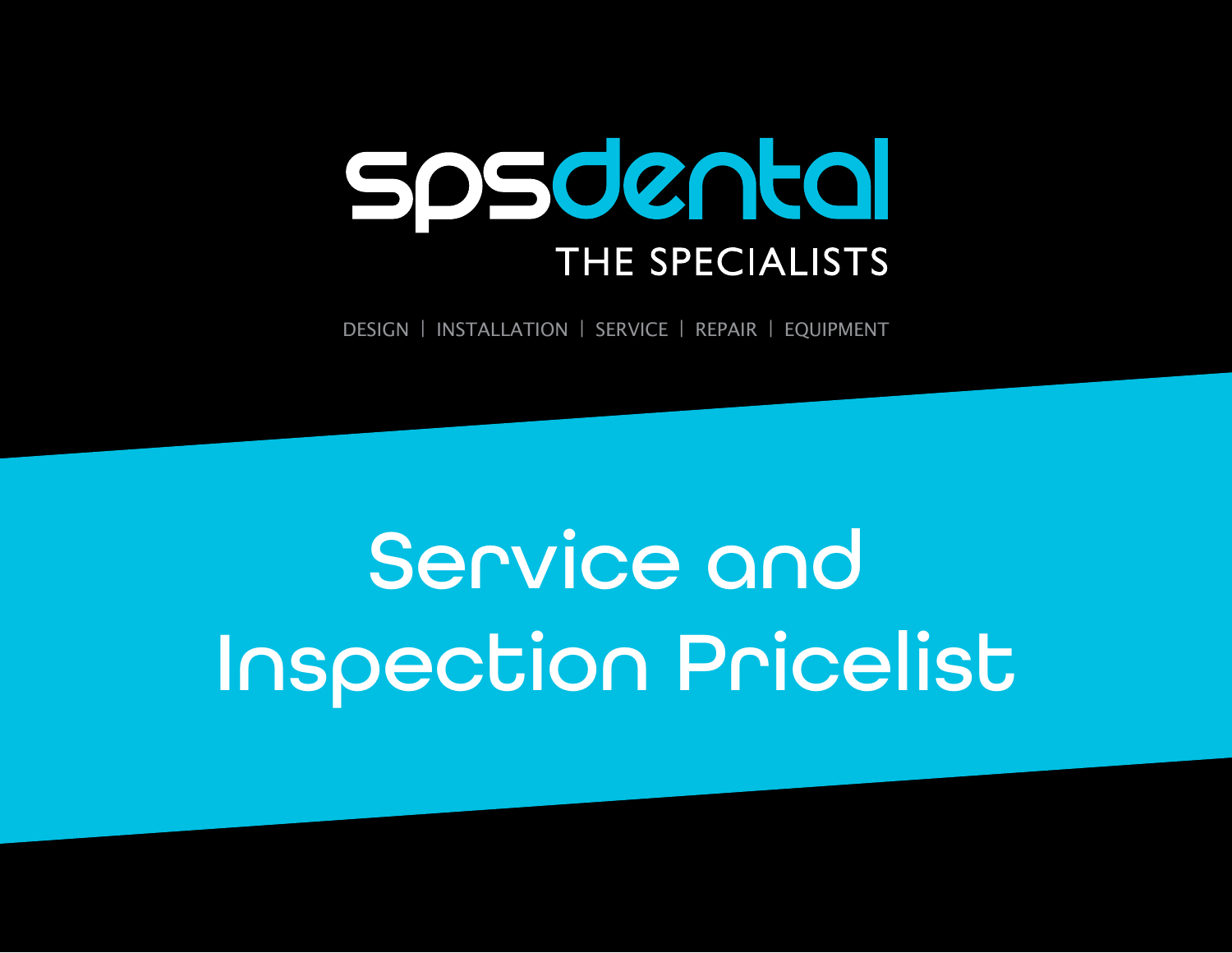#### Equipment servicing with SPS

#### THE NEED FOR CONTINUOUS CARE OF THE DENTAL EQUIPMENT AT YOUR PRACTICE IS JUST AS IMPORTANT AS THE CARE YOU GIVE TO YOUR PATIENTS

The service and repair of dental equipment has never been more important, especially with regular periodic inspections by the care quality commission and the drive to keep dental practices compliant.

The effects of neglecting essential maintenance could be detrimental to your business, with faulty equipment causing surgery downtime as well as increased reactive engineer call out costs.

SPS Dental have a number of engineers that are fully trained by the leading UK equipment manufacturers, who can service and maintain your equipment to the highest standard using genuine approved parts.

#### All prices include labour





All prices are subject to change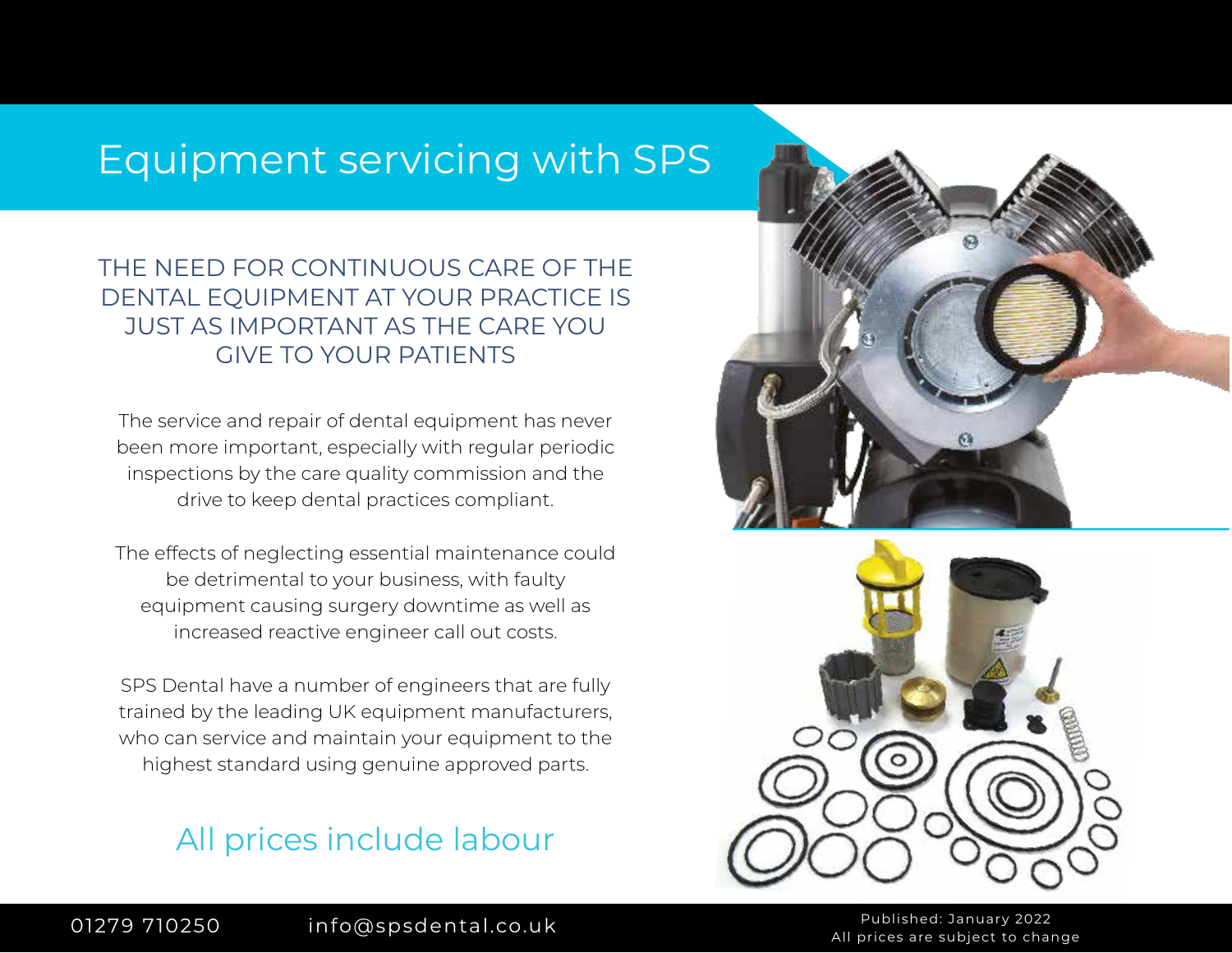## Treatment Centres and Spittoons

#### A-Dec

| PPM Kit A for 500A, 400, 300 | AD5002S | £405.00 | PPM Kit B for Radius            | AD4000S | £460.00 |
|------------------------------|---------|---------|---------------------------------|---------|---------|
| PPM Kit D for 200            | AD2000S | £265.00 | PPM Kit E for Perfomer          | AD1000S | £310.00 |
| PPM Kit R for Performer LR+  | AD1001S | £290.00 | PPM Kit S for Performer Special | AD1002S | £350.00 |

#### Belmont

| Clesta I CM         | <b>BE4000S</b> | £405.00 | Clesta SP-A         | <b>BE4004S</b> | £260.00 |
|---------------------|----------------|---------|---------------------|----------------|---------|
| Clesta II CM        | <b>BE3026S</b> | £365.00 | Clesta SP-B         | <b>BE4006S</b> | £280.00 |
| Compass A&E         | <b>BE2001S</b> | £365.00 | Clesta II SP-A      | <b>BE3028S</b> | £220.00 |
| Voyager I, II & III | <b>BE5050S</b> | £415.00 | Clesta II SP-B      | <b>BE3030S</b> | £210.00 |
| SP Cleo             | <b>BE1111S</b> | £405.00 | Voyager II & III SP | <b>BE5053S</b> | £260.00 |
| ICleo II A&E '      | <b>BE1001S</b> | £405.00 |                     |                |         |

### Delivery Units

#### Belmont

|  |  | Clesta   & II module / cart |  |
|--|--|-----------------------------|--|
|--|--|-----------------------------|--|

Clesta I & II module / cart BE7301S £265.00 Voyager module/ cart BE5006S £250.00

01279 710250 info@spsdental.co.uk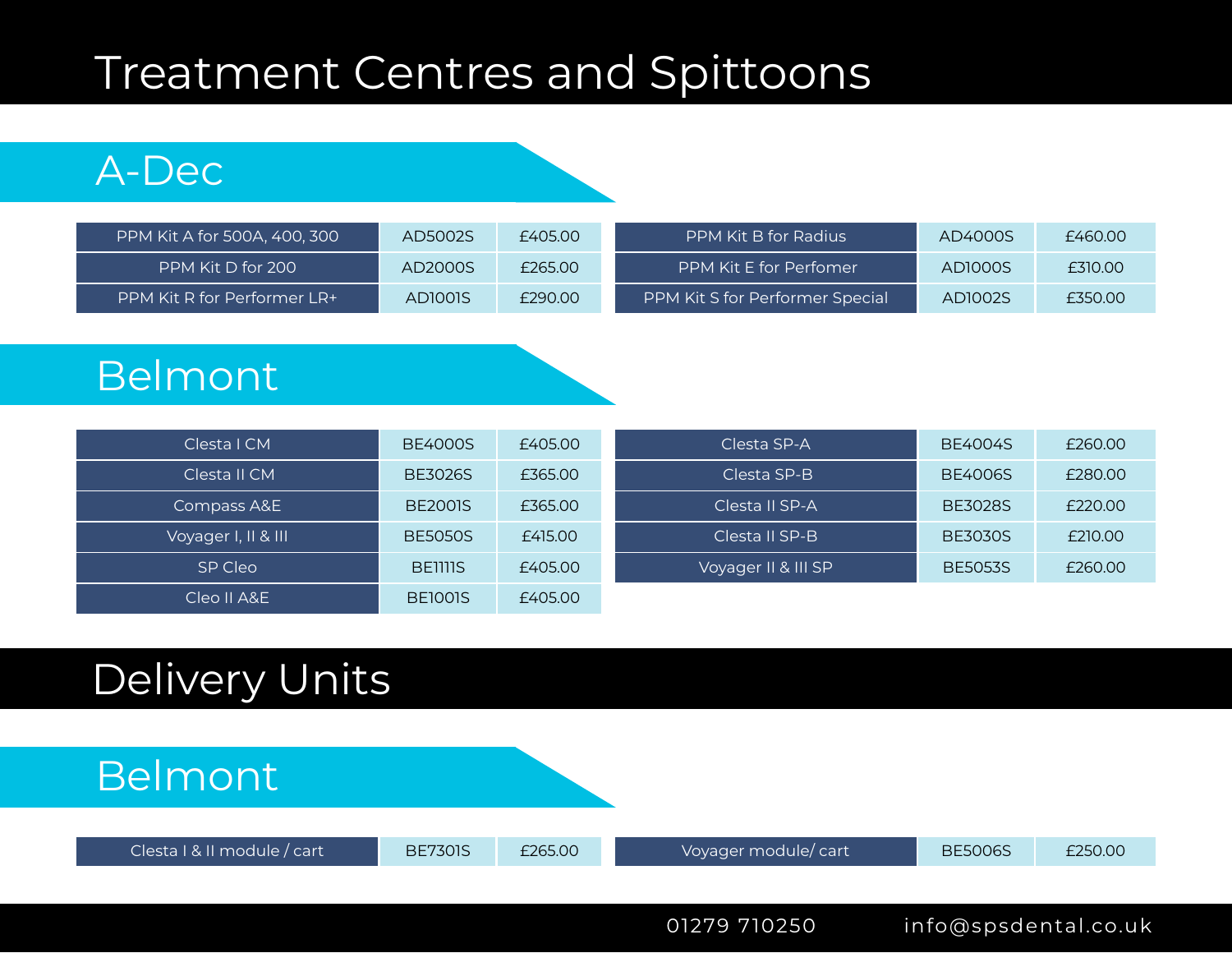## Suction and Amalgam Separation

#### Cattani

| Aspi Jet 6,7,8 & 9 (Annual service) | CA1250S | £245.00 | Micro Smart (Complete)       | CA1103S | £340.00 |
|-------------------------------------|---------|---------|------------------------------|---------|---------|
| Turbo Jet                           | CA1001S | £250.00 | Turbo Smart & Turbo Smart 2V | CA1201S | £380.00 |
| Turbo Jet 2 .                       | CA1005S | £420.00 | Turbo HP $2 & 3$             | CA1221S | £420.00 |
| Micro Smart (Basic)                 | CA1101S | £175.00 | Turbo HP 4                   | CA1231S | £420.00 |

#### Dürr

| <b>VS300</b>  | <b>DU1021S</b> | £210.00 | CA1                     | <b>DU5015S</b> | £345.00 |
|---------------|----------------|---------|-------------------------|----------------|---------|
| <b>VSA300</b> | <b>DU1002S</b> | £305.00 | CASI (1st and 2nd year) | <b>DU5011S</b> | £345.00 |
| VS600.        | DUII01S        | £295.00 | CASI (3rd year)         | <b>DU5012S</b> | £610.00 |
| VS900         | <b>DU1201S</b> | £295.00 | CA4                     | <b>DU5009S</b> | £290.00 |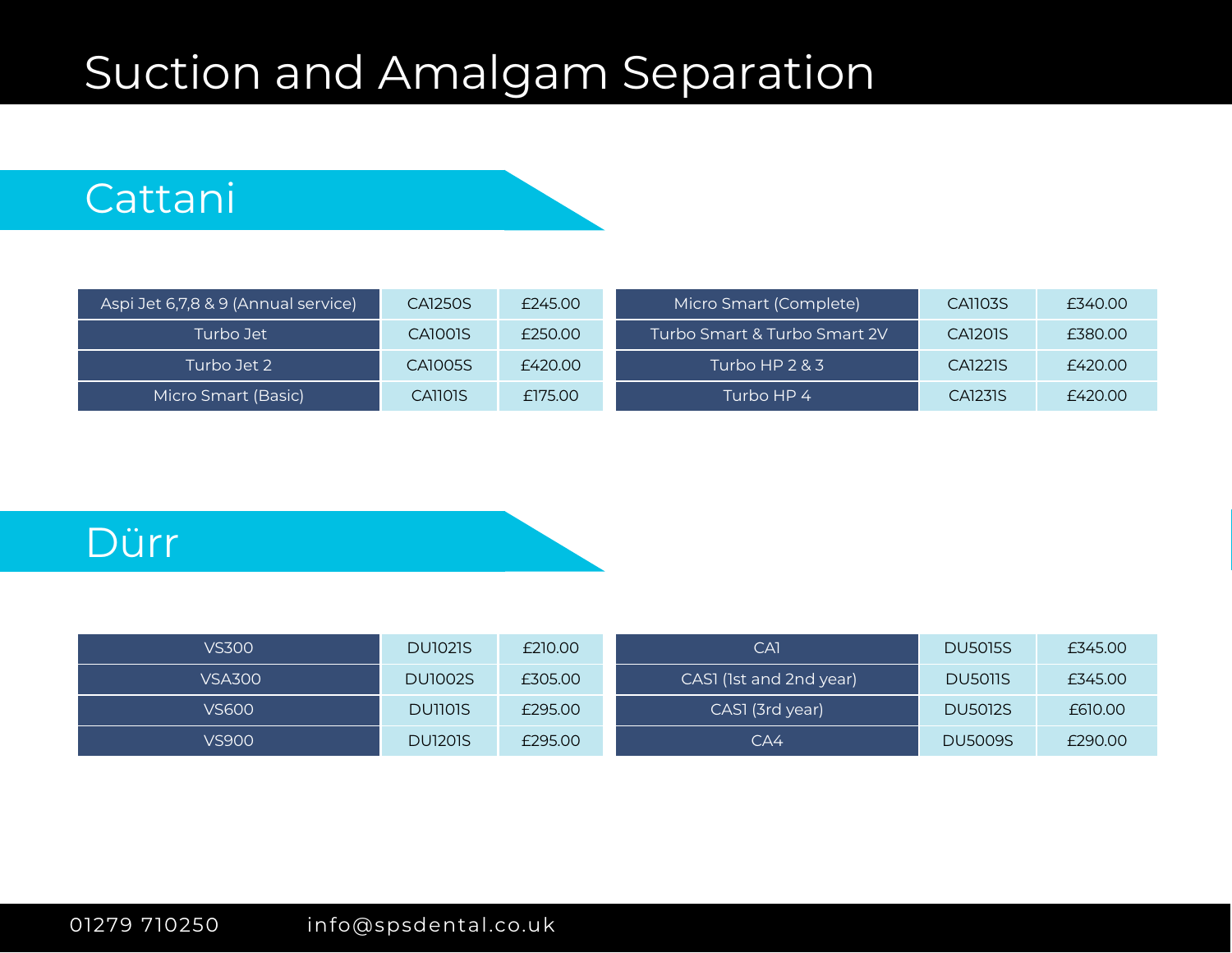## Compressors

### Cattani

| AC100 compressor (1st & 2nd year) | CA2101S | £140.00 | AC200/AC400 compressor(1st & 2nd) | CA2201S | £195.00   |
|-----------------------------------|---------|---------|-----------------------------------|---------|-----------|
| AC100 compressor (3rd year)       | CA2102S | £655.00 | AC200/AC400 compressor (3rd year) | CA2202S | £745.00   |
| AC300/ AC600/ AC900 compressor    | CA2301S | £235.00 | AC1200/AC1800 compressor (1st &   | CA2501S | £430.00   |
| (1st & 2nd year)                  |         |         | 2nd year)                         |         |           |
| AC300/AC600/AC900 compressor      | CA2302S | £810.00 | AC1200/AC1800 compressor (3rd)    | CA2502S | £1,550.00 |
| (3rd year)                        |         |         | year)                             |         |           |

#### Dürr

| Tornado 1 - Annual              | <b>DU2001S</b> | £110.00 | Trio with Dryer - Annual           | <b>DU4000S</b> | £270.00 |
|---------------------------------|----------------|---------|------------------------------------|----------------|---------|
| Tornado 1 with Dryer - Annual   | <b>DU2002S</b> | £190.00 | Duo Tandem with Dryer - Annual 2   | <b>DU3100S</b> | £230.00 |
| Tornado 2 - Annual              | <b>DU2100S</b> | £110.00 | <b>Cylinders</b>                   |                |         |
|                                 |                |         |                                    |                |         |
| Tornado 2 with Dryer - Annual   | <b>DU2101S</b> | £190.00 | Duo Tandem with Dryer - Annual 4   | <b>DU3101S</b> | £315.00 |
|                                 |                |         | Cylinders                          |                |         |
| Tornado 4 with Dryer - Annual   | <b>DU2200S</b> | £225.00 |                                    |                |         |
|                                 |                |         | Quattro with Dryer - Annual        | <b>DU5000S</b> | £315.00 |
|                                 |                |         |                                    |                |         |
| Duo with Dryer - Annual         | <b>DU3000S</b> | £230.00 | Quattro Tandem with Dryer - Annual | <b>DU5100S</b> | £315.00 |
|                                 |                |         |                                    |                |         |
| Quattro P20 with Dryer - Annual | <b>DU5200S</b> | £315.00 |                                    |                |         |

#### 01279 710250 info@spsdental.co.uk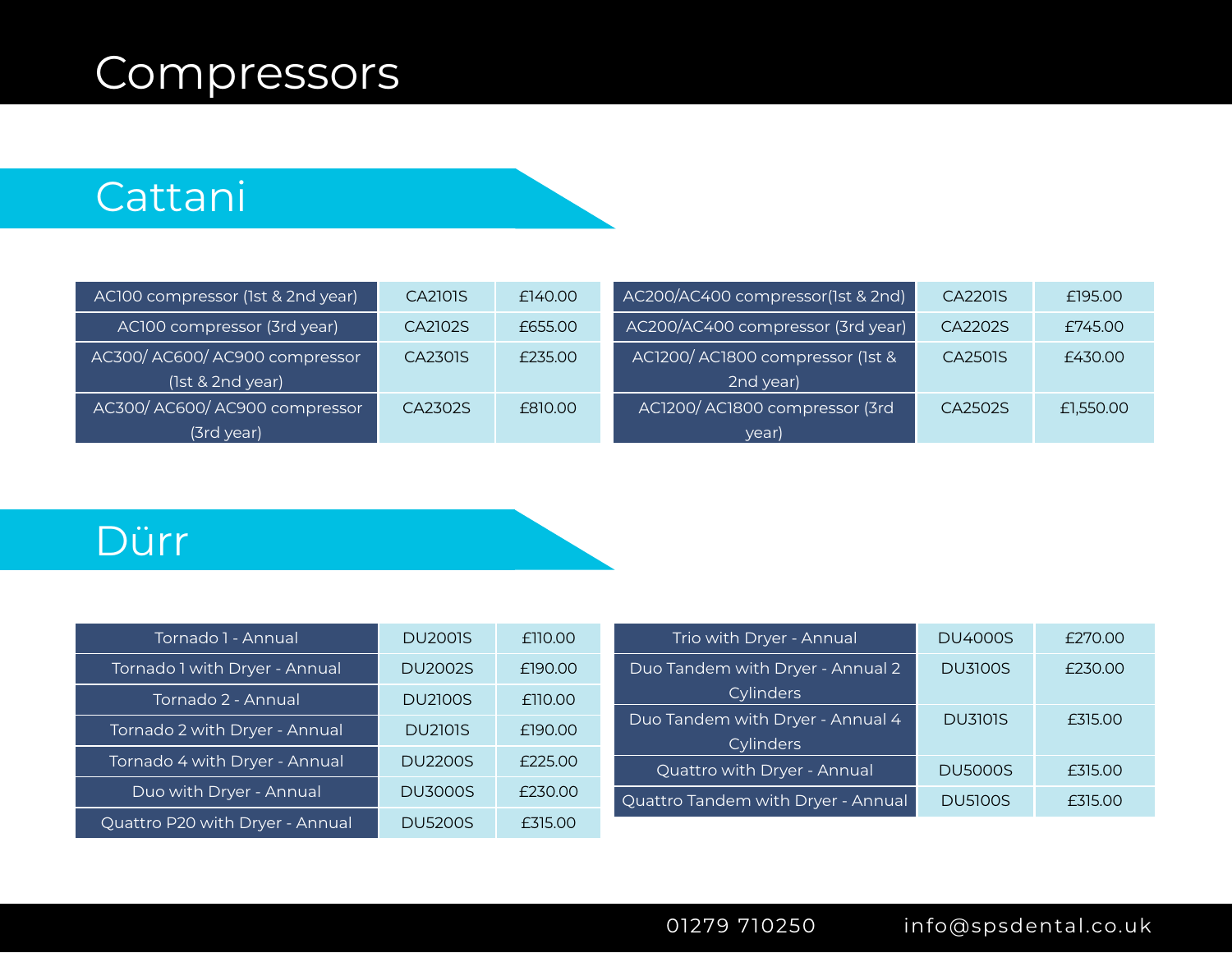## Compressors

#### Ekom

| DK50 10 Intermediate - Annual     | <b>EK0000S</b> | £100.00   | DK50 4VR Comprehensive - 8000     | EK1401S        | £1,230.00 |
|-----------------------------------|----------------|-----------|-----------------------------------|----------------|-----------|
| DK5010 Comprehensive - 8000       | <b>EK0001S</b> | £560.00   | <b>Hours</b>                      |                |           |
| <b>Hours</b>                      |                |           | DK50 4VR Comprehensive & Dryer -  | EK1402S        | £1,670.00 |
| DK50 Plus Comprehensive - 8000    | EK1001S        | £560.00   | 8000 Hours                        |                |           |
| <b>Hours</b>                      |                |           | DK50 2x2V Intermediate - Annual   | <b>EK1300S</b> | £140.00   |
| DK50 Plus Comprehensive & Dryer - | EK1002S        | £980.00   | DK50 2x2V Comprehensive - 8000    | <b>EK1301S</b> | £1,230.00 |
| 8000 Hours                        |                |           | Hours                             |                |           |
| DK50 2V Intermediate - Annual     | <b>EK1100S</b> | £105.00   | DK50 2x2V Comprehensive & Dryer - | <b>EK1302S</b> | £1,670.00 |
| DK50 Plus Intermediate - Annual   | <b>EK1000S</b> | £100.00   | 8000 Hours                        |                |           |
| DK50 2V Comprehensive - 8000      | <b>EK1101S</b> | £685.00   | DK50 2x 4VR Intermediate - Annual | <b>EK1500S</b> | £210.00   |
| <b>Hours</b>                      |                |           | DK50 2x 4VR Comprehensive - 8000  | <b>EK1501S</b> | £1,950.00 |
| DK50 2V Comprehensive & Dryer -   | EK1102S        | £1,110.00 | <b>Hours</b>                      |                |           |
| 8000 Hours                        |                |           | DK50 2x 4VR Comprehensive &       | EK1502S        | £2,500.00 |
| DK50 4VR Intermediate - Annual    | EK1400S        | £140.00   | Dryer - 8000 Hours                |                |           |